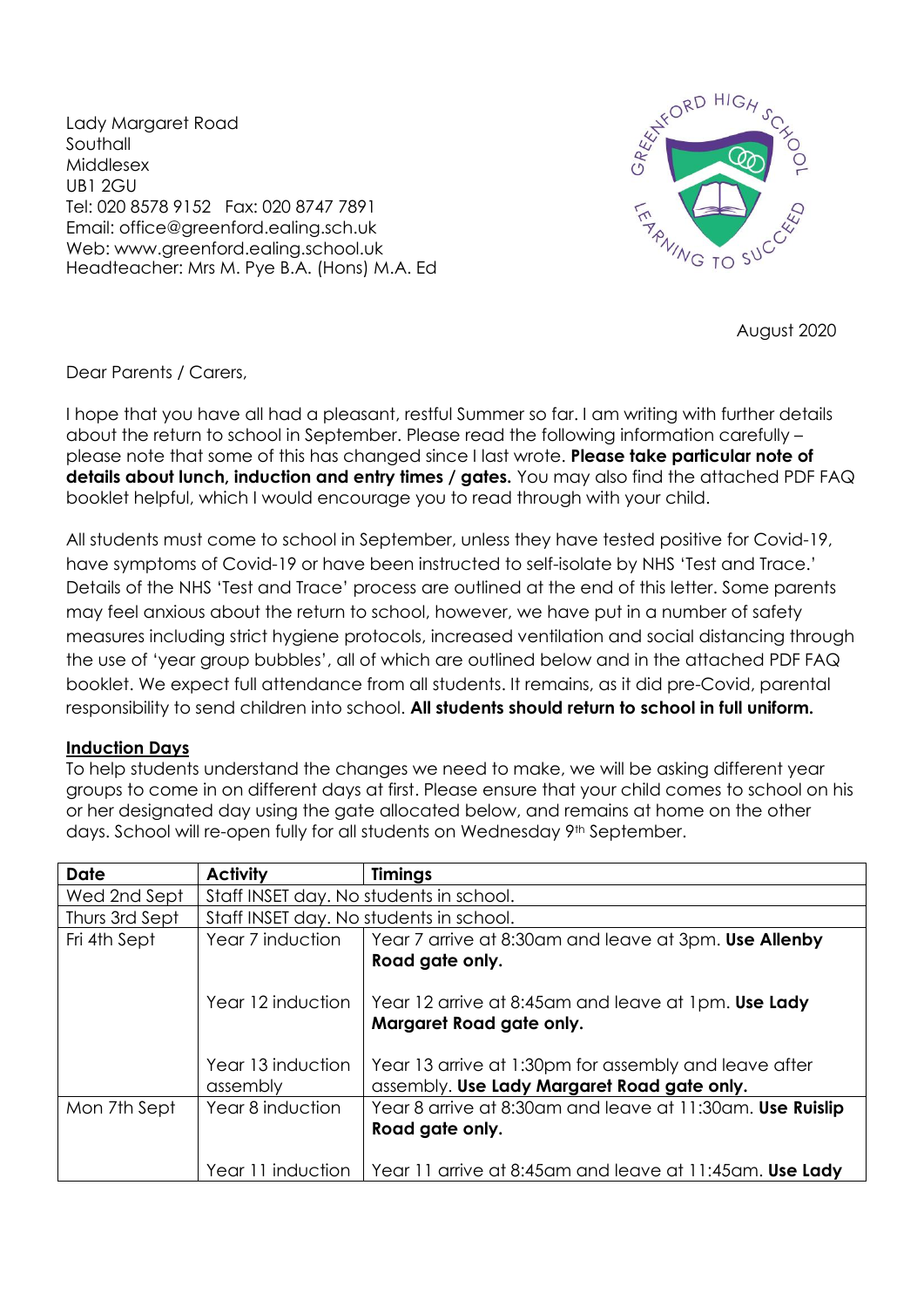|               |                  | Margaret Road gate only.                                                                            |
|---------------|------------------|-----------------------------------------------------------------------------------------------------|
| Tues 8th Sept | Year 9 induction | Year 9 arrive at 8:30am and leave at 11:30am. Use Lady<br>Margaret Road gate only.                  |
|               |                  | Year 10 induction   Year 10 arrive at 1:30pm and leave at 3pm. Use Lady<br>Margaret Road gate only. |
|               |                  | Year 12 to attend school at 1:00pm to collect SALTO cards.                                          |

## **Access to school from Wednesday 9th September onwards**

In line with government guidance, we need to stagger entry to school via different gates, at different times. We appreciate that this is inconvenient, but we need to operate this system until guidance changes. Please ensure that your child enters via the correct gate at the appropriate time. **Students must be on time; neither late nor too early.** Any child who tries to enter via the incorrect gate will be re-directed to the one allocated to his/her year group. Please see gates for access from Wednesday 9th September below. This system will be used until further notice.

| <b>Date</b> | Year    | <b>Gate and Time</b>                       |
|-------------|---------|--------------------------------------------|
| Wed 9th     |         | 8:30am via Allenby Road gate only          |
| Sept        |         | 8:30am via Ruislip Road gate only          |
| onwards     |         | 8:30am via Lady Margaret Road only         |
|             | 10      | 8:45am via D Block (access road) gate only |
|             |         | 8:45am via Ruislip Road gate only          |
|             | 12 & 13 | 8:45am via Lady Margaret Road gate only    |

## **Lunch and breaktime**

Due to the restraints of using 'year group bubbles', we will not be able to use the dining hall. **We strongly advise parents to send students in with a packed lunch.** Any child who cannot bring in their own packed lunch, may pre-order a packed lunch consisting of a sandwich or baguette, a piece of fruit and a bottle of water. The cost for this will be £2.35. **Parents will need to preorder packed lunches for a month at a time and we will need to know 5 days in advance, if your child wishes to have a packed lunch for the following month. To order, parents will need to email [fsm@greenford.ealing.sch.uk.](mailto:fsm@greenford.ealing.sch.uk)** The lunches will be charged for daily. Children who receive free school meals will automatically be provided with a packed lunch free of charge which they will need to collect at lunchtime from their designated zone.

There will be no food available to purchase at breaktime**. Students will need to bring in their own snacks** and water bottle from home for breaktime.

## **Safety in School**

Please note that while we cannot guarantee that your child will not contract Covid-19 in school, we have put in a number of measures to support as safe a return to school as possible and undertaken a thorough risk assessment. The main measures are outlined below:

- All students will be expected to sanitise hands on arrival and throughout the day. We are setting up a large number of hand sanitising stations to help with this.
- Students will move around the site and take lunch/break in 'year group bubbles'. Students will be allocated designated, 'fenced off' zones for lunch/break and escorted to lessons in separate year groups following one way systems. They will not mix with other year groups when in school, minimising the number of contacts between students.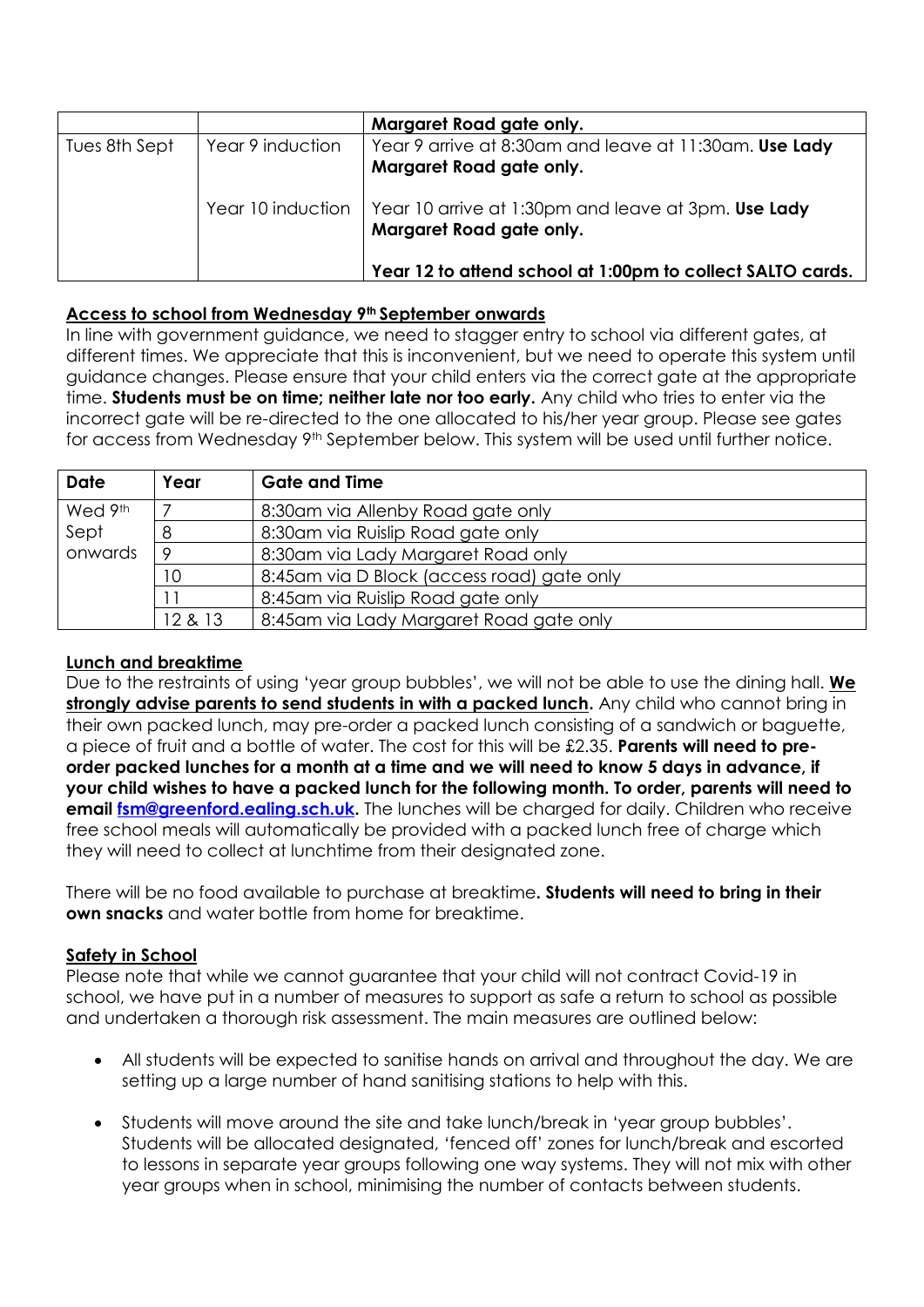- There will be increased ventilation through the opening of additional windows and doors.
- We have planned for a strict, increased cleaning regime, through our facilities management team, and have recruited additional staff to support with this.
- Whilst not compulsory, students who wish to wear a face mask may do so. Any face covering / gloves worn on the way to school must be replaced with fresh ones on arrival.
- Disinfectant wipes will be provided in all classrooms and equipment used in practical subjects separated out where possible between year groups.
- We will be minimising the use of confined spaces such as PE changing rooms, and asking students to come in wearing PE kit on the day that they have PE. We will also be limiting the use of assemblies, and delivering key messages during lessons where possible.
- Students will need to bring in their own stationery and school equipment; we will be unable to lend out items for hygiene reasons.

## **Parents/ Visitors**

Parents and visitors will not be allowed on site without a pre-arranged appointment. Parents of any year group **will not be able to come on site to drop off / collect students.**

## **What will happen if a child or member of staff becomes ill with Covid symptoms in school?**

Any person who becomes ill with suspected symptoms will be looked after by our welfare officer in a separate, designated space, with separate toilets, and sent home as soon as possible. We will then follow the stages of the NHS 'Test and Trace' process (outlined at the end of this letter).

#### **Home / Online Learning**

If there are future school closures, we will provide online learning. We will also provide online learning for any students who are self isolating, as a result of the 'Test and Trace' process. We are not able to provide online learning for students who choose not to come into school for any other reason. Government advice on shielding has changed, and all students should now be attending school unless they have been specifically advised not to by a hospital consultant.

#### **Travel to school**

Students **must not** travel by public transport unless it is absolutely essential. Please encourage your child to walk. Please **do not drop off students by car** outside the Lady Margaret Road.

Apologies for the length of this letter, although I do hope that the information in it is clear. Please do not hesitate to contact me if you have any questions.

Best Wishes,

 $\Omega$ 1Se

 $\cdots$  .  $\cdots$  ,  $\cdots$ Mrs M Pye Headteacher